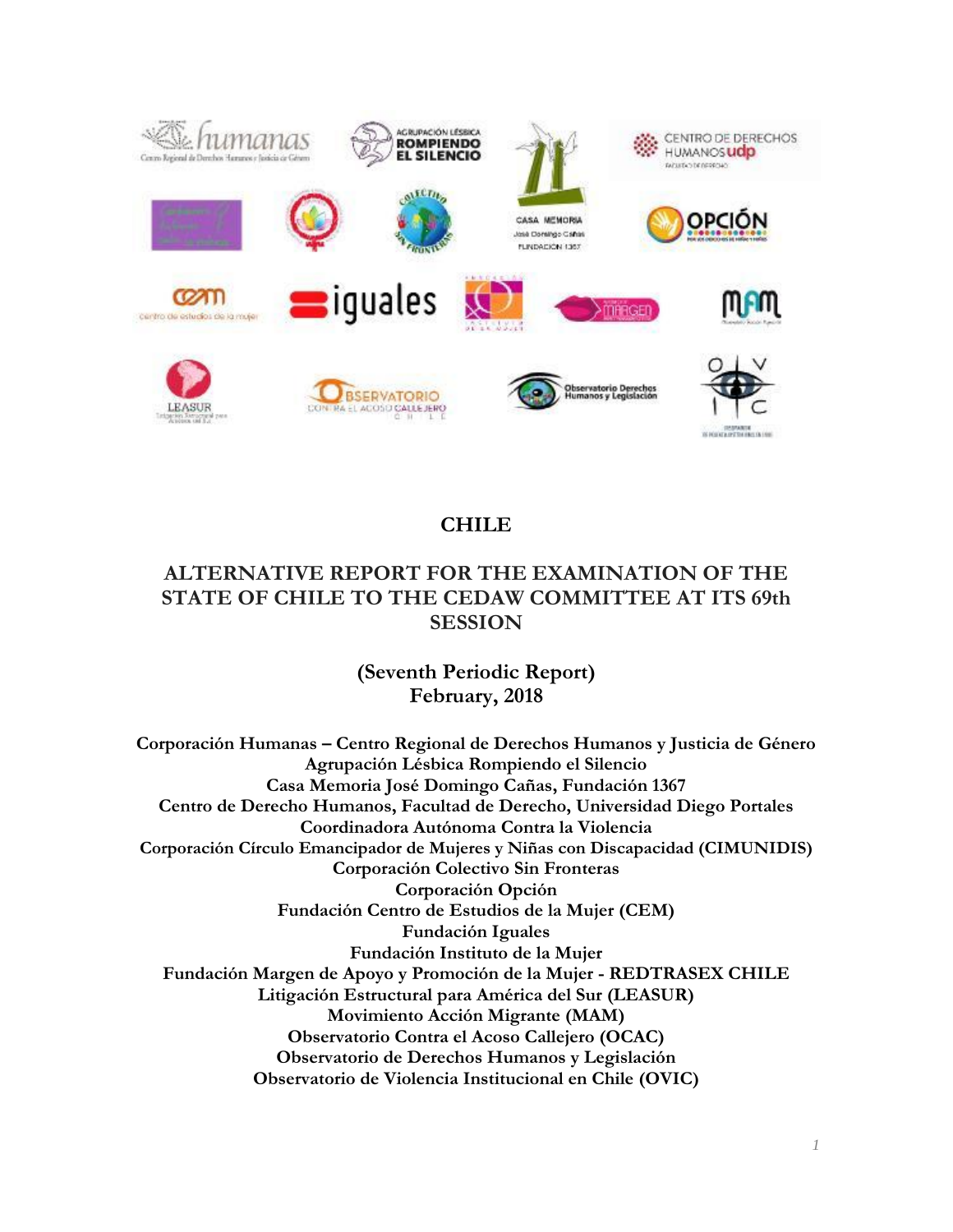# **GENERALITIES**

Chile hasn't ratified the CEDAW Optional Protocol, whose draft law<sup>1</sup> entered the Parliament in 2001 and is still pending.

In the framework of the preparation of the report to the Committee, the government held informational meetings that didn't contemplate participatory dimensions.

Deficits persist in terms of human rights institutions. The creation of the Ombudsman's Office remains pending, and the legal initiative for the National Mechanism for the Prevention of Torture<sup>2</sup> hasn't been approved.

In December 2017, President Bachelet presented the First National Plan for Human Rights, carried out by the Ministry of Justice. Although the importance of this effort is recognized, it's necessary to guarantee that it's effectively implemented and monitoring mechanisms are established, with the participation of civil society.

#### **Recommendations:**

- Ratify the Optional Protocol of the CEDAW.
- **Create the Ombudsman's Office, incorporating a specialized unit on women's rights.**
- **Approve the bill that creates the National Mechanism for the Prevention of Torture, guaranteeing a gender approach and compliance with international standards in matters of independence, coverage at the national level, and adequate financing to the extent of its mandate.**
- **Ensure the implementation of the National Human Rights Plan, establishing a monitoring and follow-up mechanism, with the participation of civil Society.**

# **ARTICLE 1: EQUALITY AND NON-DISCRIMINATION**

#### **Violences**

 $\overline{a}$ 

Violence against women is a problem of great magnitude in the country and we don't count with the legal and institutional tools to face it. According to information from the Ministry of Women (MMYEG), in 2017 there were 42 femicides<sup>3</sup> and 112 frustrated. However, this figure only includes the restrictive figure of femicide. The Chilean Network against Violence against Women counts a total of 65 femicides<sup>4</sup> .

The National Survey of Domestic Violence against Women and Sexual Offenses of 2017<sup>5</sup> , carried out by the Ministry of the Interior, shows that the general violence declared by the surveyed women increases from 18.2% to 21% between 2012 and 2017, and 38.2% them, between 15 and 65 years old,

<sup>1</sup> Bulletin n° 2667-10, in second constitutional proceeding. Procedure at: [http://www.senado.cl/appsenado/templates/tramitacion/index.php#](http://www.senado.cl/appsenado/templates/tramitacion/index.php) (01/10/18, 17:52).

<sup>2</sup> Bulletin n° 11245-17, in first constitutional proceeding. Procedure at:: [http://www.senado.cl/appsenado/templates/tramitacion/index.php#](http://www.senado.cl/appsenado/templates/tramitacion/index.php) (01/12/17, 16:27).

<sup>3</sup> Review figures at: <http://www.minmujeryeg.cl/sernameg/programas/violencia-contra-las-mujeres/femicidios/> (01/10/18, 17:52).

Review figures at: [https://docs.google.com/spreadsheets/d/1OY8YymIGJzEYTBVKwpkGE](https://docs.google.com/spreadsheets/d/1OY8YymIGJzEYTBVKwpkGE-vDsYz3rKSjNe1TUj3qt40/edit?ts=588a2a74#gid=0)[vDsYz3rKSjNe1TUj3qt40/edit?ts=588a2a74#gid=0](https://docs.google.com/spreadsheets/d/1OY8YymIGJzEYTBVKwpkGE-vDsYz3rKSjNe1TUj3qt40/edit?ts=588a2a74#gid=0) (01/10/18, 17:56)

<sup>&</sup>lt;sup>5</sup> For more information, go to[: http://cead.spd.gov.cl/centro-de-buenas-practicas/](http://cead.spd.gov.cl/centro-de-buenas-practicas/) (01/10/18, 17:48).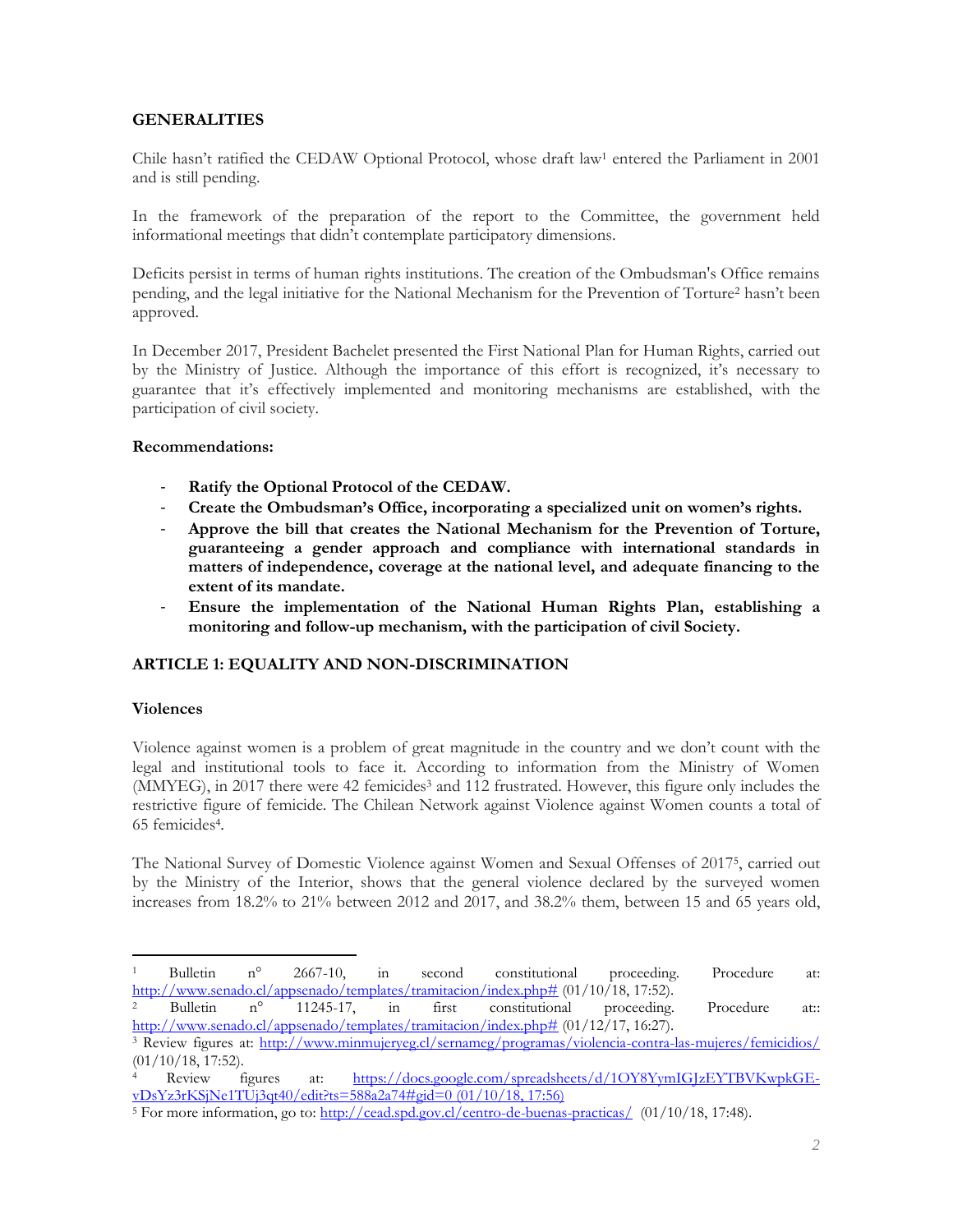state that they've suffered violence at some time in their lives (36% psychological violence, 16% physical violence and 7% sexual violence).

Street sexual harassment<sup>6</sup>, according to the Observatory Against Street Harassment (OASH), is perpetrated in 93% by men and 99% of the victims are women. More than half of the girls suffer from street sexual harassment at least once a week, which means that a woman will have suffered 600 harassment situations at the age of 25<sup>7</sup> .

The State hasn't promoted concrete measures to guarantee the safety of women in public and private spaces. Violence is not yet considered a public safety issue that affects more than half of the country's population.

In the Institutional Violence Survey, applied by the Margen Foundation (member of the RedTraSex) it's observed that in the case of sex workers, this violence is perpetrated by security and justice agents, being victims of police harassment, in a context of abuse of the legal police tool of preventive control of identity. Aggressions aren't denounced for fear of reprisals or for distrust in the judicial system. This is exacerbated when it comes to migrant women<sup>8</sup>.

In January 2017, the government presented a bill on the right of women to a life free of violence<sup>9</sup>, which is currently under first constitutional procedure. Some aspects of special concern with regard to the content of the bill refer to the fact that it doesn't impose precise and concrete obligations on the set of state bodies in matters of prevention, punishment, protection and reparation of women victims of violence; the absence of a conceptualization of violence committed by agents of the State, of institutional violence, gynecological-obstetric violence, lesbian and transphobic violence; and a weak approach to intersectionality in discrimination against women.

In addition, in terms of sexual violence, it contains a worrying provision that allows the judge - at his discretion - to attend to the victim's previous sexual conduct to determine his condition as such, which is contrary to any international standard. In relation to the tools for the protection of victims, it contemplates the faculty to the Ministry of Women to provide legal representation only to adult women, excluding girls and adolescents.

The OASH promoted the presentation of a project to typify street sexual harassment that's in second constitutional process since 2016<sup>10</sup> .

 $\overline{a}$ 

<sup>6</sup> Sexual Street Harassment is any practice of sexual connotation exercised by a person unknown to another, in public spaces (street, public transport) or semi-public (squares, universities, shopping centers) that usually generates discomfort in the victim. It has a sociocultural base, being a behavior strongly rooted in Chilean society. Example of the above is the so-called "piropo", expression that aims to manifest a compliment or opinion on the appearance of another person, which is confused and considered part of the "popular poetry", founded in a patriarchal and macho society, where is the man who has the power to harass, being the victim blamed and judged socially.

<sup>7</sup> *Ibíd.*

<sup>8</sup> The survey was applied between the moths of May and August of 2017. The specific document for Chile is not yet online. However, the synthesis document of all the countries of the región is avaliable in: <http://www.redtrasex.org/Trabajo-Sexual-y-Violencia-2841><br>
<sup>9</sup> Bulletin n° 11.067-17, in first

n° 11.067-17, in first constitutional procedure. Procedure at: [https://www.camara.cl/pley/pley\\_detalle.aspx?prmID=11592&prmBoletin=11077-07](https://www.camara.cl/pley/pley_detalle.aspx?prmID=11592&prmBoletin=11077-07) (12/13/17, 16:15).<br><sup>10</sup> Bulletin n° 9.936-07, in second constitutional procedure. Procedure

Bulletin n° 9.936-07, in second constitutional procedure. Procedure at: [https://www.camara.cl/pley/pley\\_detalle.aspx?prmID=10360&prmBoletin=9936-07](https://www.camara.cl/pley/pley_detalle.aspx?prmID=10360&prmBoletin=9936-07) (12/13/17, 16:18).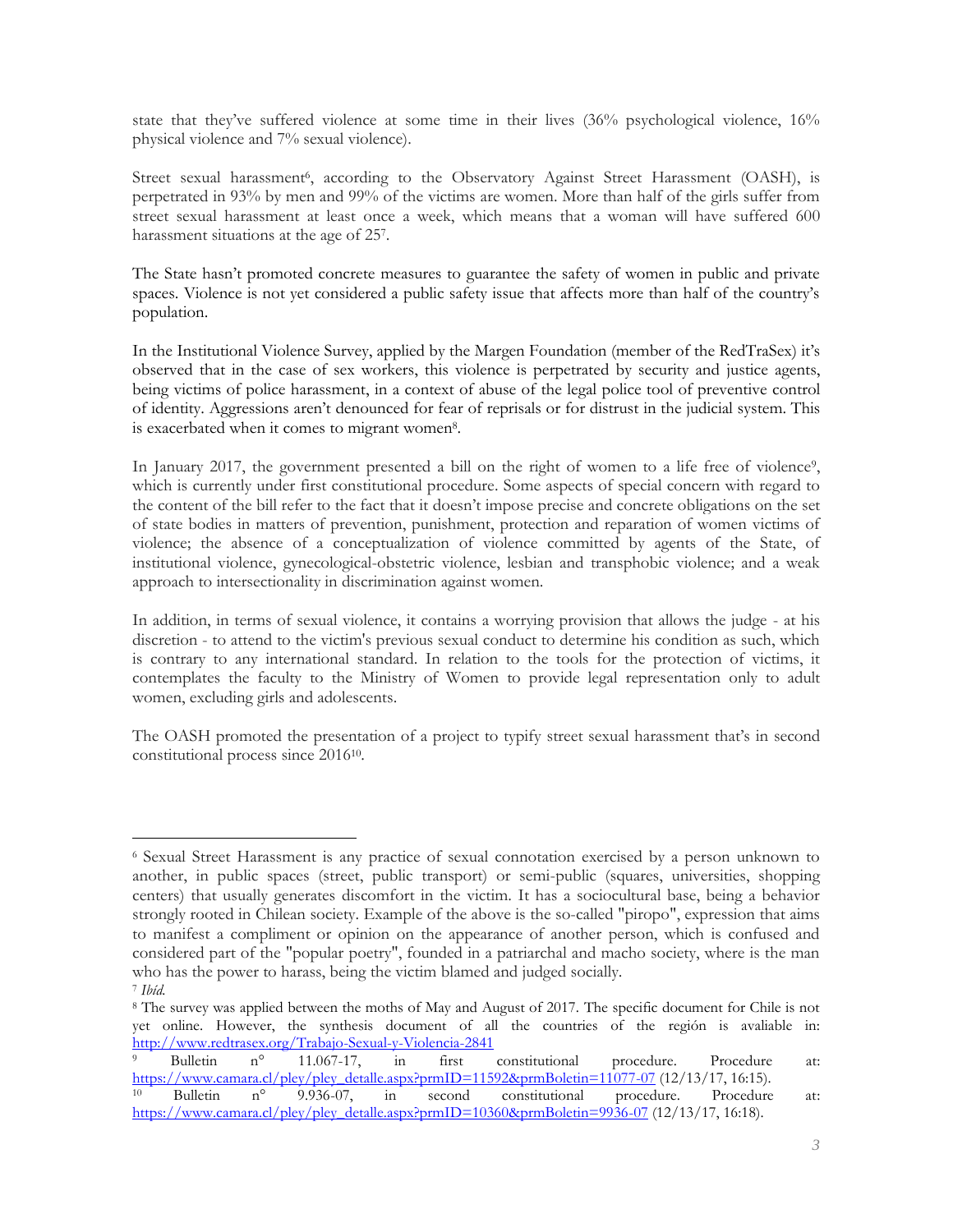- **Enact a comprehensive law that considers all forms of violence, including institutional violence, gynecological obstetrics and intersectionality of discrimination suffered by women, especially migrants, indigenous, disabled, lesbians, transsexuals, sew workers, women deprived of liberty and with HIV/AIDS, and that contemplates preventive measures of obligatory character with adequate budget for its execution and implementation.**
- **Guarantee an effective coordination mechanism for the protection measures for victims of violence and implement specialized units in the justice agencies.**
- Promote that all public institutions implement awareness and training programs on **equality and non-discrimination, and comprehensive prevention of violence against women.**
- **Establish new hospital regulations, protocols and curricula in the academic chairs for the approach of sexual and reproductive health, for guaranteeing the human rights of women and girls, particularly in the case of women with disabilities and indigenous women.**
- **Implement permanent campaigns to prevent violence against women, particularly to prevent sexual violence in public and private spaces, in educational spaces and mass media, and street sexual harassment.**
- **Insist on the recommendation of the Committee referred to the establishment of a general strategy and plan of action to prevent and eliminate all forms of violence against women.**
- **Insist on the recommendation of the Committee referred to the topic of all forms of violence resulting from acts or omissions from state agents at all levels, including the police, be systematically and effectively investigated, that the guilty parties be prosecuted and convictions are imposed.**

# **Anti-discrimination Regulations**

In 2012, Law No. 20.609 was enacted, which establishes measures against discrimination, whose shortcomings have become evident, both by the omission of objectives aimed at guaranteeing the prevention, sanction, eradication and reparation of the consequences of discrimination, and for the absence of a public institutionality for equality and non-discrimination, with budgetary resources, execution of preventive measures and powers to install affirmative action measures. Even though President Bachelet committed modifications to said law, this hasn't happened.

# **Recommendations:**

- **Insist on the recommendation made in 2012, so that the State adopts a general legal definition of all forms of discrimination against women that covers both direct and indirect discrimination, and establishes in the Constitution the principle of equality between women and men, in accordance with article 2 a) of the Convention, with a view to achieving formal and substantive equality between women and men.**
- **Carry out an impact evaluation of the implementation of Law 20.609, in order to identify shortcomings and promote relevant legal and institutional changes to ensure it effectiveness.**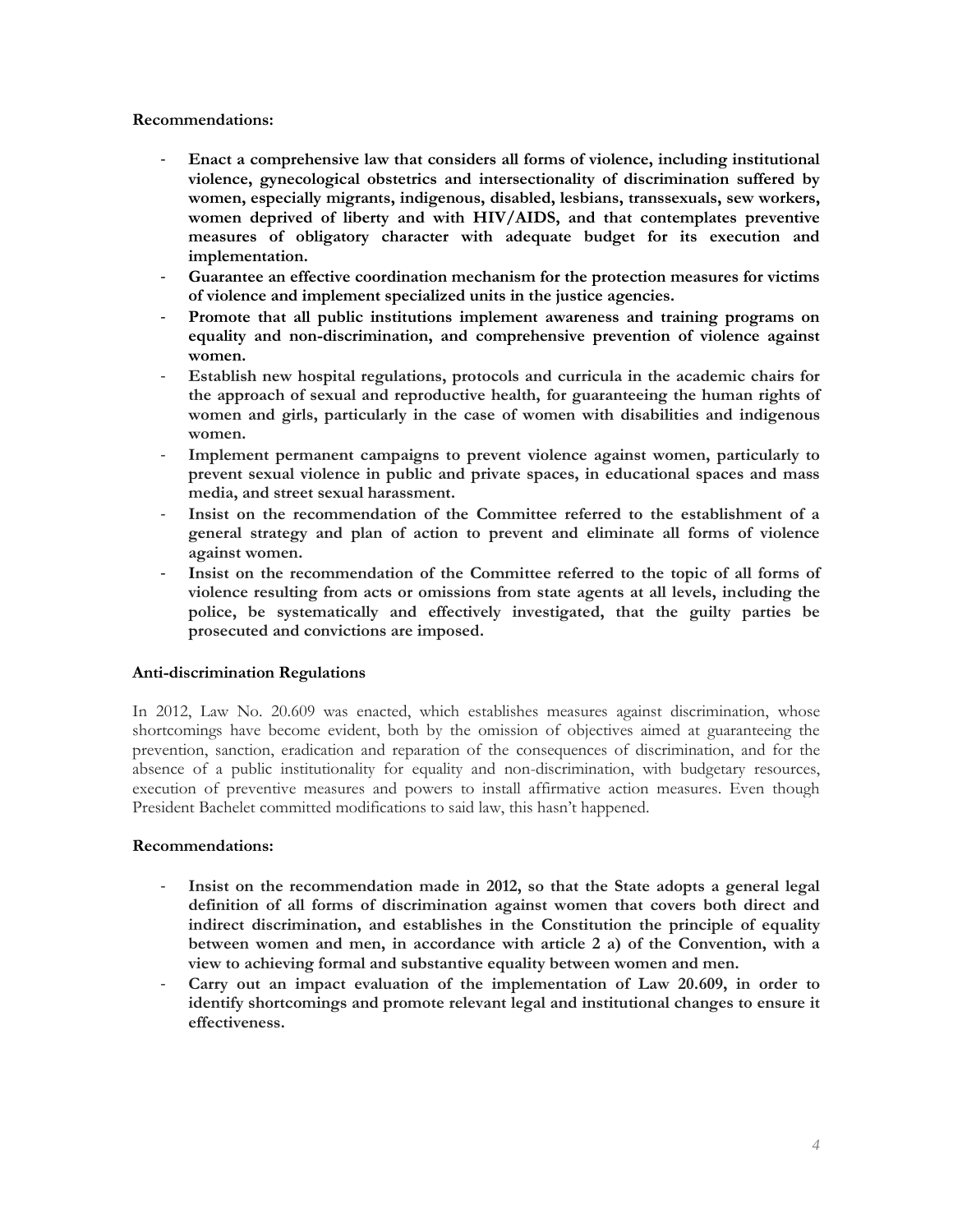### **Women Deprived of their Liberty**

Since the enacted of Law No. 20.000 in 2005, which sanctions the Illicit Traffic of Narcotic Drugs and Psychotropic Substances, the population of women deprived of their liberty has increased explosively and, in general, they have committed non-violent crimes and traffic in small amounts, which suggests that they are the last link in the drug trafficking chain<sup>11</sup>.

The deprivation of freedom, given the unequal distribution of roles in society, causes deep problems in contexts in which women must fulfill the double role of caregiver and provider<sup>12</sup>.

It is urgent that Chile fulfills the commitment acquired in the 2016 UNGASS, referring to incorporate a gender and human rights perspective in confronting the problem of drug trafficking and consumption.

With regard to prison conditions, the violation of sexual and reproductive rights is of particular concern. Noteworthy is the situation that affected Lorenza Cayuhan in 2016, a Mapuche woman deprived of liberty at the time of delivery, who had her daughter shackled and in the presence of male custodians13. Or the case of Jennyfer, who is being held in the prison of Llancahue of Valdivia, and lost her daughter of almost six months of gestation after being complaining for several days of pain without being treated, being forced to give birth to her deceased daughter in the presence of officials of the Gendarmerie of Chile14. They are added to the numerous complaints and testimonies of women who have suffered obstetric violence in both public and private health services<sup>15</sup>.

Civil society organizations promoted the presentation of a bill that proposes to modify the Chilean Criminal law, adding a new cause of inadmissibility of preventive detention in the case of pregnant women or mothers of children less than three years of age; incorporating a norm that suspends the execution of the sentence. The draft bill was presented in the Senate in 2017, but hasn't been discussed<sup>16</sup>.

 $\overline{a}$ <sup>11</sup> Chile has increased its female prison population by 36.8% in just 10 years, from 2,284 women in prison to 3,126. Figures available in:<https://html.gendarmeria.gob.cl/doc/vgenero.pdf> (01/12/17, 16:34).

<sup>12</sup> For more information, review *"Drug Policy and Human Rights: Impact on Women",* Regional Center for Human Rights and Gender Justice, Corporación Humanas (Chile), EQUIS, Justice for Women (Mexico) and Regional Center for Human Rights and Gender Justice, Corporation Humanas (Colombia), Chile, September 2015, in: [http://www.humanas.cl/wp-content/uploads/2016/01/Libro-](http://www.humanas.cl/wp-content/uploads/2016/01/Libro-Humanas-opt.pdf)[Humanas-opt.pdf](http://www.humanas.cl/wp-content/uploads/2016/01/Libro-Humanas-opt.pdf) (12/13/17, 16:38).

<sup>13</sup> The seriousness of the human rights violations committed against Lorenza Cayuhán and the intersectionality of the discrimination suffered by her, were recognized by the Supreme Court of Chile, which accepted an appeal for a habeas corpus filed by the Public Defender's Office in representation of Lorenza Cayuhán. However, no action was taken in order to repair the serious violations of their rights committed against Lorenza and her daughter Sayén. Supreme Court, sentence of 01/12/16, Role Nº 92.795-2016, entitled *"Pia Campos Fields by Lorenza Beatriz Cayuhán Llebul against Gendarmerie of Chile".* Available at: [http://www.pjud.cl/documents/396729/0/AMPARO+LORENZA+CAYUHAN.pdf/b4c0a036](http://www.pjud.cl/documents/396729/0/AMPARO+LORENZA+CAYUHAN.pdf/b4c0a036-ee59-419b-8b42-f04ae12531c6) [ee59-419b-8b42-f04ae12531c6](http://www.pjud.cl/documents/396729/0/AMPARO+LORENZA+CAYUHAN.pdf/b4c0a036-ee59-419b-8b42-f04ae12531c6) (08/30/17, 14:20).

<sup>14</sup> Journalistic note on the case: [http://www.theclinic.cl/2017/02/05/parir-tras-las-rejas-cuando-jennyfer-perdio](http://www.theclinic.cl/2017/02/05/parir-tras-las-rejas-cuando-jennyfer-perdio-hija-esperanza/) $hija-esperanza/$  (01/02/18, 10:11).

<sup>15</sup> Some testimonies of women victims of obstetric violence are collected on the OVO Chile Observatory of Obstetric Violence website. Available at: <http://ovochile.cl/testimonios/> (08/31/17, 12:02). More background at:<br>El País Online, The silenced abuse behind cesarean. Available at: El País Online, *The silenced abuse behind cesarean.* Available at: [https://elpais.com/elpais/2017/08/24/planeta\\_futuro/1503582688\\_802126.html](https://elpais.com/elpais/2017/08/24/planeta_futuro/1503582688_802126.html) (08/31/17, 12:09). 16

Bulletin n° 11.073-07, in first constitutional procedure. Procedure at: [https://www.camara.cl/pley/pley\\_detalle.aspx?prmID=11587&prmBoletin=11073-07](https://www.camara.cl/pley/pley_detalle.aspx?prmID=11587&prmBoletin=11073-07) (01/10/18, 16:50).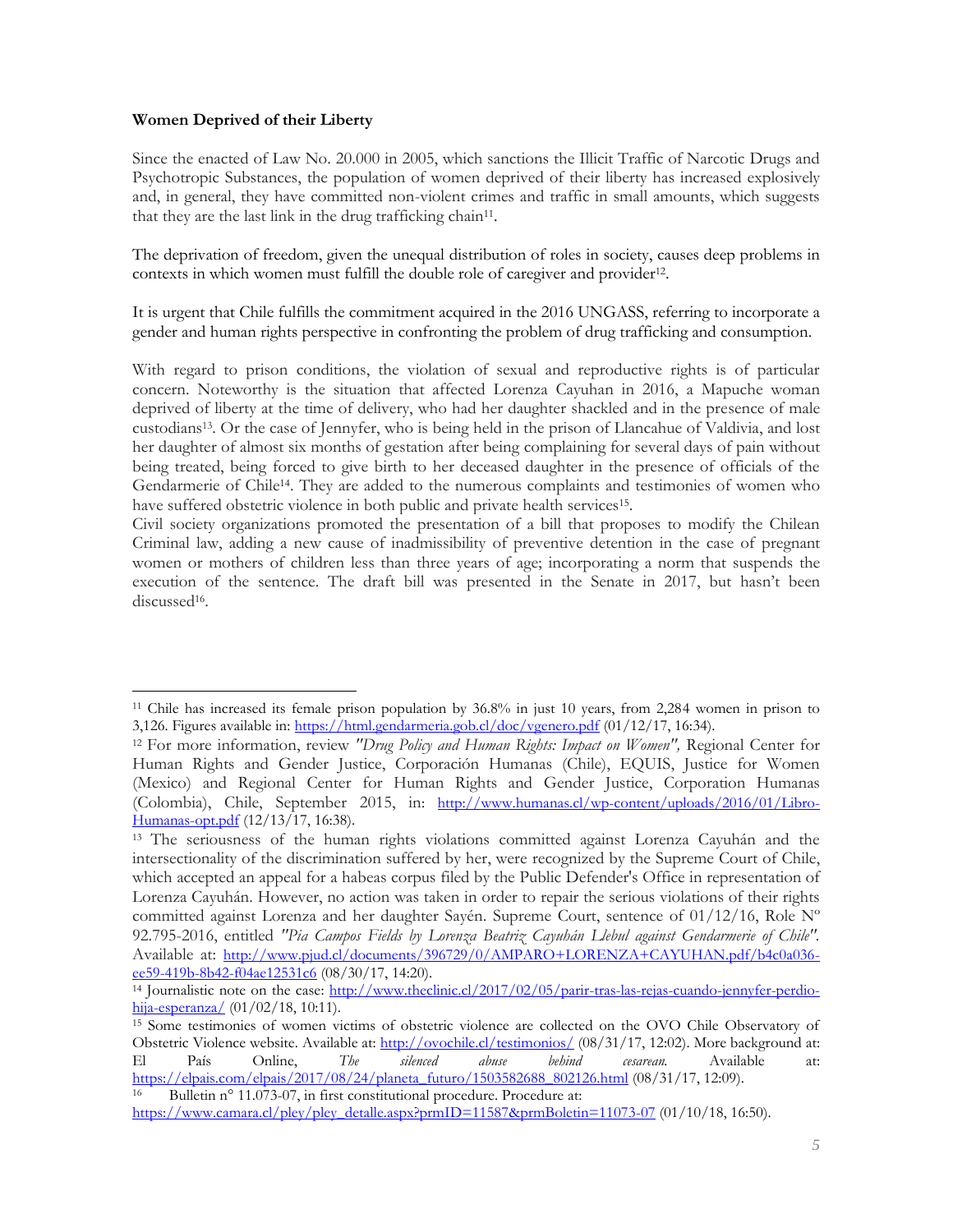The Ministry of Justice has reported the development of a new regulation of Correctional Facilities, which includes a gender and human rights approach. However, this hasn't yet been promulgated or its contents disclosed.

# **Recommendations:**

- **Incorporate a focus on human rights and gender in the state response to drug trafficking and consumption, promote the establishment of alternative measures to deprivation of liberty for women involved in minor crimes, of small amounts and nonviolent.**
- **Implement follow-up mechanism to the commitments adopted in the 2016 UNGASS, which includes civil society.**
- Guarantee the respect and protection of the human rights of women deprived of liberty, **especially their sexual and reproductive rights, promote their social reintegration and guarantee conditions of equality and non-discrimination in access to education and work measures.**
- **Promulgate and implement the new Regulation of Penitentiary Establishments, ensuring that it includes a focus on human rights and gender.**

# **LGTBI**

 $\overline{a}$ 

The gender identity bill, which enshrines the right of transgender people to change their name and registration sex, has been debated in Congress since 2013, facing the resistance of the conservative sectors. It's in third constitutional procedure<sup>17</sup>.

Appraising the circulars of the Ministry of Education that advance in the recognition and protection of the right to education of transgender children, both in the access and during the educational trajectory18, it is urgent to guarantee its implementation and control throughout the country and in all types of establishments (public and private) and that this right be protected beyond the Circular.

In 2015, the law that creates the Civil Union Agreement (Law No. 20.830) was enacted, establishing a family statute for couples of the same or different sex, but omitting to recognize and protect the children of same-sex couples. In September 2017, the Government presented a project of Equal Marriage19, which includes filiation rights, both with regard to couples of women who have children with the support of assisted human reproduction techniques and allowing adoption to same-sex couples. However, there has been no progress.

In 2016, a parliamentary motion aimed at recognizing and protecting the rights of sons and daughters of same-sex couples was impelled by feminist and lesbian organizations. The initiative is in the first constitutional process in the Senate<sup>20</sup> .

<sup>17</sup> Bulletin n° 8924-07, in second constitutional procedure. Procedure at: [https://www.camara.cl/pley/pley\\_detalle.aspx?prmID=9331&prmBoletin=8924-07](https://www.camara.cl/pley/pley_detalle.aspx?prmID=9331&prmBoletin=8924-07) (01/10/18, 17:00). <sup>18</sup> Circular n° 0768, Superintendence of Education, dated April 27, 2017, on the rights of girls, boys and trans students in the field of education. Available at: [https://www.supereduc.cl/wp-content/uploads/2017/04/ORD-](https://www.supereduc.cl/wp-content/uploads/2017/04/ORD-N%C2%BA0768-DERECHOS-DE-NI%C3%91AS-NI%C3%91OS-Y-ESTUDIANTES-TRANS-EN-EL-%C3%81MBITO-DE-LA-EDUCACI%C3%93N-A-SOSTENEDORES.pdf)[N%C2%BA0768-DERECHOS-DE-NI%C3%91AS-NI%C3%91OS-Y-ESTUDIANTES-TRANS-EN-EL-](https://www.supereduc.cl/wp-content/uploads/2017/04/ORD-N%C2%BA0768-DERECHOS-DE-NI%C3%91AS-NI%C3%91OS-Y-ESTUDIANTES-TRANS-EN-EL-%C3%81MBITO-DE-LA-EDUCACI%C3%93N-A-SOSTENEDORES.pdf)

[<sup>%</sup>C3%81MBITO-DE-LA-EDUCACI%C3%93N-A-SOSTENEDORES.pdf](https://www.supereduc.cl/wp-content/uploads/2017/04/ORD-N%C2%BA0768-DERECHOS-DE-NI%C3%91AS-NI%C3%91OS-Y-ESTUDIANTES-TRANS-EN-EL-%C3%81MBITO-DE-LA-EDUCACI%C3%93N-A-SOSTENEDORES.pdf)<br><sup>19</sup> Bulletin n° 11.422-07, in first constitutional 11.422-07, in first constitutional procedure. Procedure at: [https://www.camara.cl/pley/pley\\_detalle.aspx?prmID=11934&prmBoletin=11422-07](https://www.camara.cl/pley/pley_detalle.aspx?prmID=11934&prmBoletin=11422-07) (01/10/18, 17:22). <sup>20</sup> Bulletin n° 10.626-07, in first constitutional procedure. Procedure at: [https://www.camara.cl/pley/pley\\_detalle.aspx?prmID=11052&prmBoletin=10626-07](https://www.camara.cl/pley/pley_detalle.aspx?prmID=11052&prmBoletin=10626-07) (01/10/18, 17:43).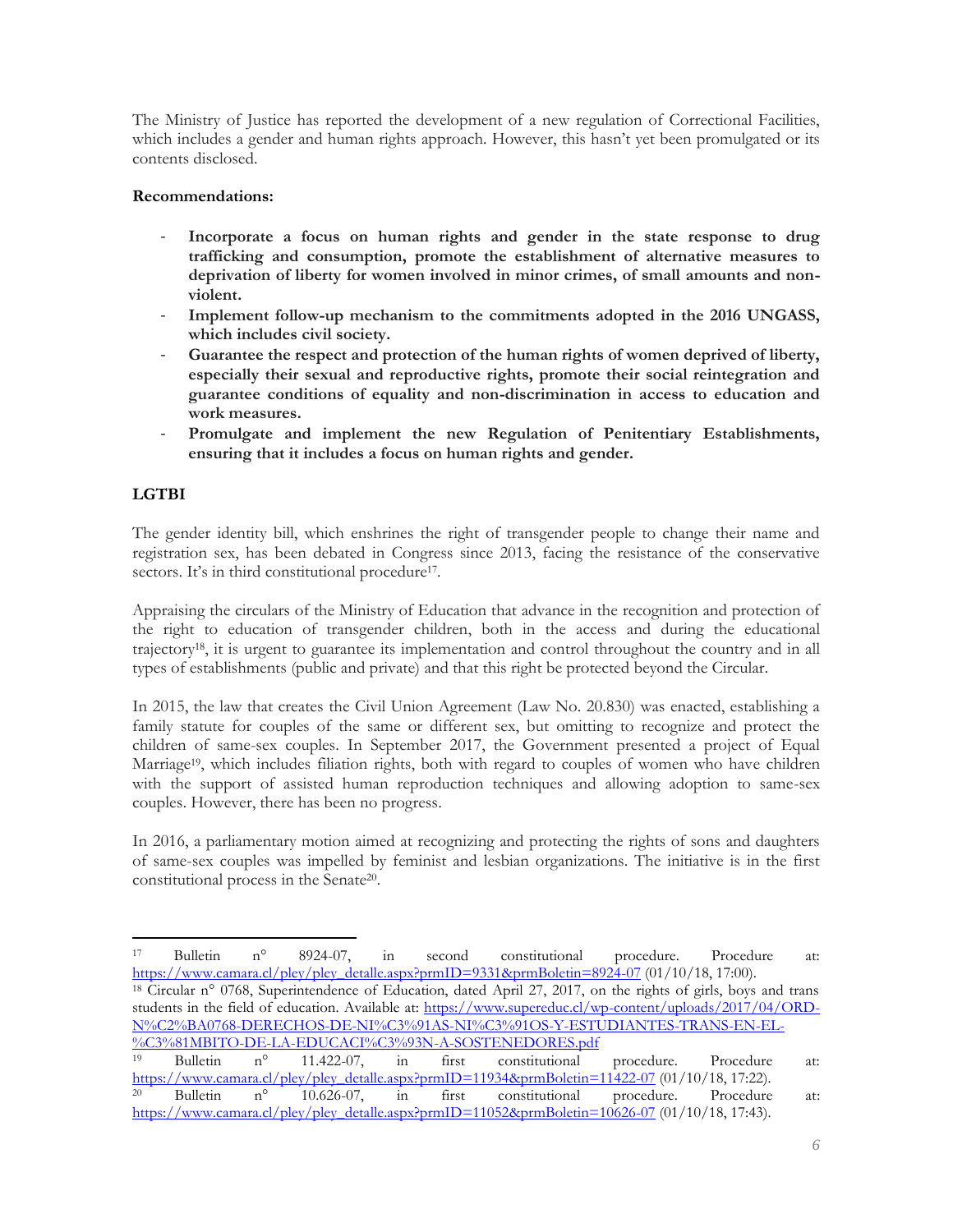- **Approve the gender identity law, guaranteeing that includes the due protection of the rights of transgender children.**
- **Ensure that in all educational establishments, the rights of LGTBI children are respected in conditions of equality and non-discrimination, incorporating training spaces for public workers responsible for implementing the current regulations.**
- **Guarantee the filiation rights of sons and daughters of same-sex couples, regardless of the legal bond of their parents.**

# **Migrant Women**

The Latin American migration to Chile has quadrupled since the end of the civic-military dictatorship; and since 2001 it has been characterized by a strong presence of women, indigenous people and, more recently, Afro-descendants<sup>21</sup>.

In the National Institute of Statistics (NIS) there is no disaggregated information regarding migrant women<sup>22</sup>, which has hampered the work of migrant women's organizations nationwide.

Regarding public policies aimed at migrant women, during 2016 only 1.3% of the actions were directed to this population, which is insufficient considering that they represent 52.4%<sup>23</sup> of the total.

The situation of migrant women with a dependent visa of their husbands is worrying because this modality prevents remunerated work and contract, violating their right to work and not complying with the General Comment No. 26 of this Committee<sup>24</sup>.

Regarding access to health, the State's report refers to Circular A 15, No. 06 of the Ministry of Health, announcing the expansion of health services for migrant women, especially during their pregnancy, regardless of their regularity status. However, there are numerous cases where these rights have been denied by officials incurring in racist and xenophobic practices, leaving migrant women, both regular and irregular, without health care. The situation is exacerbated due to the lack of dissemination in health centers to officials and migrants regarding their rights, and in some cases the lack of interpreters further.

It is worth highlighting the emblematic case that occurred in 2014 to a Bolivian woman who was denied emergency medical care for her 9-month-old son, a situation that ended with the baby's death<sup>25</sup>.

 $\overline{a}$ <sup>21</sup> Report of the Ibero-American Observatory on Human Mobility, Migration and Development (OBIMID), July/August 2016, p. 5, in: [http://www.extranjeria.gob.cl/media/2016/08/informe\\_julio\\_agosto\\_2016.pdf](http://www.extranjeria.gob.cl/media/2016/08/informe_julio_agosto_2016.pdf) (01/12/18, 16:39).

<sup>22</sup> *"Institutional Precariousness and Arbitrariness. Conditions for the recognition of migrants in Santiago. A look at local policies".* Thayer, Luis Eduardo. Center of Studies of Regional Development and Public Policies of the University of Los Lagos, FONDECYT n° 110679.

<sup>23</sup> *"Migration in Chile. Brief report and characterization. Report of the Ibero-American Observatory on Human Mobility",*  Pedemonte & Silva, 2016.

<sup>&</sup>lt;sup>24</sup> The regulation on migration in Chile, establishes in point 6 on dependent visas, that the dependent residence visa does not authorize the development of remunerated activities, which leaves migrant women vulnerable, because it reinforces economic dependence and the need to continue with their partner to maintain their migratory status, seriously undermining their personal autonomy, making them vulnerable to perpetuate cycles of interfamily violence.

<sup>&</sup>lt;sup>25</sup> News report from the National Institute of Human Rights, at: [https://www.indh.cl/directora-del-indh-pide](https://www.indh.cl/directora-del-indh-pide-que-se-investigue-muerte-de-bebe-boliviano-no-puede-ser-que-en-chile-existan-ciudadanos-descartables/)[que-se-investigue-muerte-de-bebe-boliviano-no-puede-ser-que-en-chile-existan-ciudadanos-descartables/](https://www.indh.cl/directora-del-indh-pide-que-se-investigue-muerte-de-bebe-boliviano-no-puede-ser-que-en-chile-existan-ciudadanos-descartables/) (12/13/17, 17:37).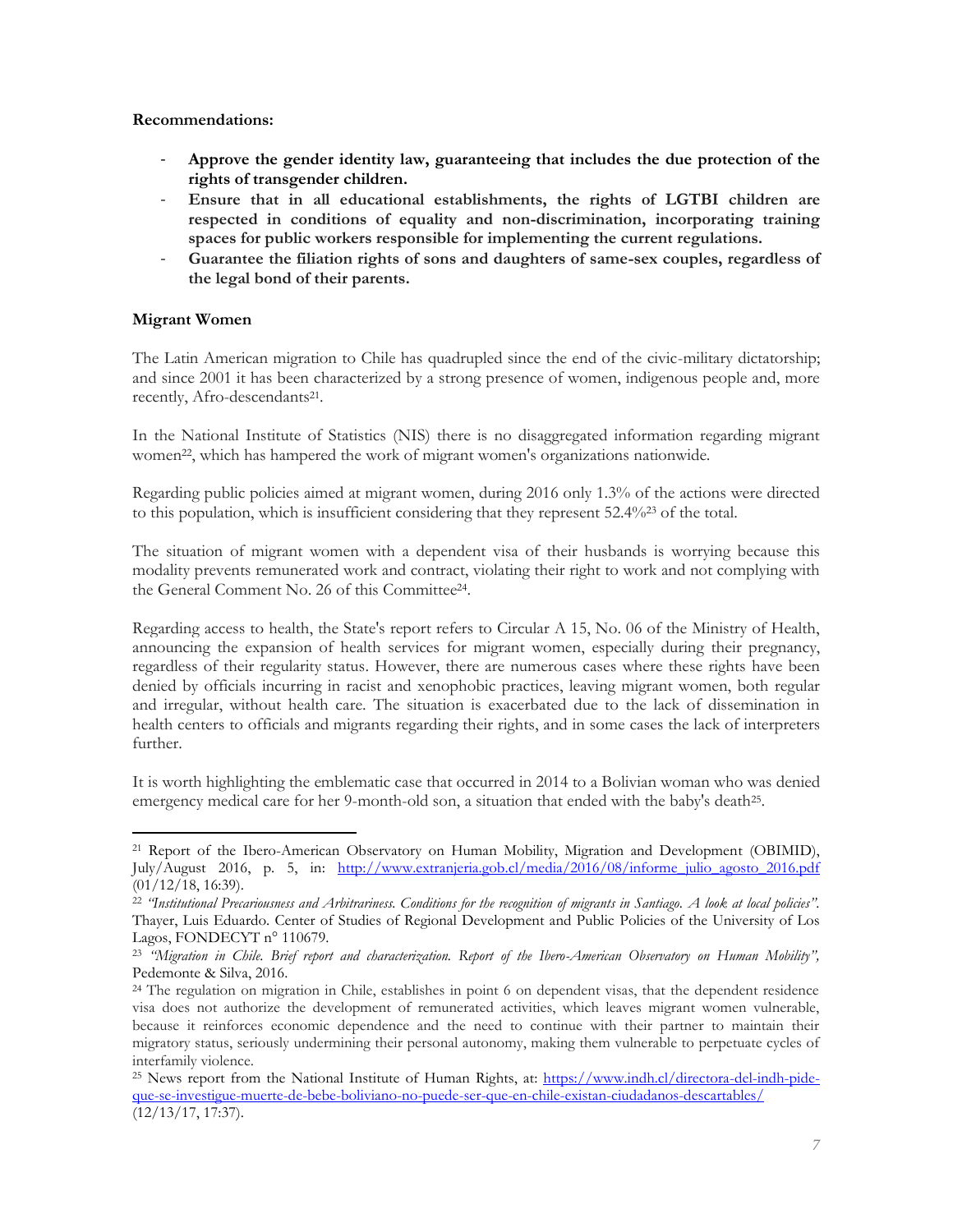Press records indicate that migrant women in an irregular situation and those with language barriers are subject to total lack of protection when they are victims of violence. The case of Joanne Florvil, a Haitian woman who went to the Office for the Protection of Rights of the Municipality of Lo Prado, suffers the theft of her belongings and, unable to communicate because she doesn't speak Spanish, leaves the office leaving her daughter behind. Because the woman didn't know how to explain herself, professionals from that office called the police and denounced her for abandoning her daughter, a criminal offense in Chile, causing her arrest and the institutionalization of her daughter. When taken to the police unit, the woman suffered multiple blows to the head which are still a matter of investigation, and which caused her death<sup>26</sup>.

Migrant women often burden themselves alone with care work within their families, without support networks, subjected to precarious and highly demanding jobs. They carry an overload that impacts on a psychological, emotional and physical level and on their quality of life, which is passed on to children and other care subjects.

The xenophobic and discriminatory expressions, particularly towards Haitians, Colombians and those from the Andean region, threaten the integrity, security and rights of immigrants. The mistreatment of these communities by their employers, public officials and citizens in general, materializes a double discrimination, for which it's important to consider the particular situation of migrant workers, that although it has similarities with the rest of the workers, it has specific aspects of discrimination.

Decree Law No. 1094, the migrant regulation in Chile, prepared with a logic of national security, lacks a focus on human rights and gender, and the new bill that is under discussion<sup>27</sup>, although it recognizes the right to migrate and alludes to differences of gender, doesn't specify these concepts and reinforces with several of its measures the idea of restricting rights to "order" migration.

#### **Recommendations:**

 $\overline{a}$ 

- **Develop periodic monitoring systems of migratory flows disaggregated by sex, in order to increase knowledge of the phenomenon of migration and adopt appropriate public policies, particularly for women.**
- **Guarantee wide dissemination of the rights of migrant women aimed at all public officials, to prevent violations of the rights of women.**
- **Regularly disseminate updated information to migrant women about their rights in the country, emphasizing those related to health, education and housing.**
- **Guarantee the existence of interpreters in public health services.**
- **Approve a new legal framework that establishes the right to migration as a human right.**
- **Guarantee security conditions in the border crossings of the country in order to avoid any situation of violation of rights and, especially, prevent sexual violence against women.**
- **Include migrant women as a main target of the Equality Plans between Women and Men, and consider the particular situation of migrant women in all public policies.**

<sup>&</sup>lt;sup>26</sup> News report on: [http://www.biobiochile.cl/noticias/nacional/region-metropolitana/2017/09/06/madre](http://www.biobiochile.cl/noticias/nacional/region-metropolitana/2017/09/06/madre-acusada-de-abandonar-bebe-esta-internada-grave-comunidad-haitiana-asegura-inocencia.shtml)[acusada-de-abandonar-bebe-esta-internada-grave-comunidad-haitiana-asegura-inocencia.shtml;](http://www.biobiochile.cl/noticias/nacional/region-metropolitana/2017/09/06/madre-acusada-de-abandonar-bebe-esta-internada-grave-comunidad-haitiana-asegura-inocencia.shtml) complemented by the information given by the Haitian community in Chile.<br><sup>27</sup> Bulletin  $n^{\circ}$  11.395-06, on first

<sup>27</sup> Bulletin n° 11.395-06, on first constitutional procedure. Procedure at: [https://www.camara.cl/pley/pley\\_detalle.aspx?prmID=11905&prmBoletin=11395-06](https://www.camara.cl/pley/pley_detalle.aspx?prmID=11905&prmBoletin=11395-06) (12/13/17, 17:20). On January 9, 2018, the Government Commission on the Chamber of Deputies rejected the idea of legislating, pending the pronouncement of the Senate.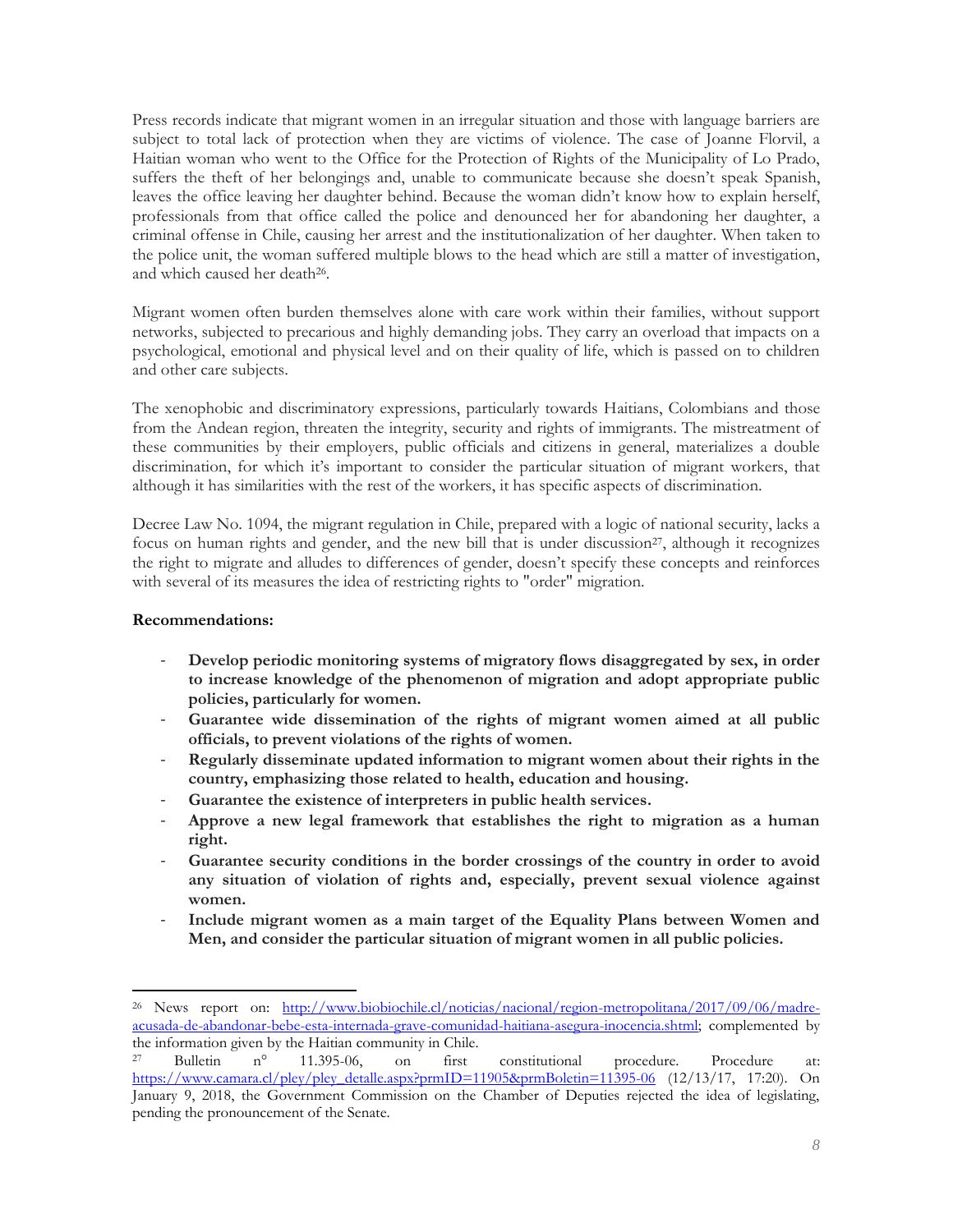- **Develop promotion actions on non-discrimination and against xenophobia. Conduct annual campaigns directed to the national population on the contributions of migrant women and men to the economic, social and cultural development of Chile.**
- Strengthen public policies to ensure adequate care for children, especially for the most **vulnerable groups.**
- **Establish social protection policies for migrant women and girls with disabilities, guaranteeing access to a humanitarian visa and recognition of legal capacity.**

# **ARTICLE 5: MODIFICATION OF SOCIOCULTURAL PATTERNS**

The achievement of material and substantive equality for women requires the modification of the structural conditions that are at the basis of the discrimination and violence against women, guaranteeing conditions of equality and non-discrimination in the exercise of rights.

The complexity of the educational reform promoted by President Bachelet still prevents us from knowing whether or not it contemplates guaranteeing an education aimed at equal opportunities and results for children and young people.

#### **Recommendations:**

- **Guarantee that the Chilean educational system eradicates all practices that undermine the material and substantive equality for girls and women in the country.**
- **Incorporate the modification of cultural patterns as a priority of public policy to be addressed from different sectors: education, health and public safety.**

# **ARTICLE 6: TRAFFICKING OF WOMEN AND EXPLOITATION OF PROSTITUTION**

In recent years, with the increase of migration to Chile, human trafficking occurs more regularly. The official information indicates that the victims are mostly men. However, as there are greater barriers to women's access to justice, it's estimated that there's a high number of women victims that hasn't been detected.

The Office of the Undersecretary of Crime Prevention prepared the *"Guide for the Detection and Referral of Victims of Trafficking",* with the purpose of providing tools to public officials to identify possible victims, guide them in the reporting and referral process. However, this guide hasn't been applied properly.

It's essential that there are specialized personnel for this type of crime. The offer of attention to victims has focused on victims of trafficking, coordinated around the *Intersectorial Protocol for Attention to Victims of Trafficking in Persons.*

Although there's an Intersectorial Group for Trafficking, coordinated by the Ministry of the Interior that prepares annual plans with goals, actions and indicators, and that has cross-sectional participation of incumbent actors, lacks adequate financing.

#### **Recommendations:**

- **Ensure the training of public officials in order to improve the early detection of cases of human trafficking, and strengthen the protection for the victims.**
- **Grant public financing to the Intersectorial Group for Trafficking and ensure that** within its framework of action, the prevention, punishment and reparation of traffic **victims, is considered.**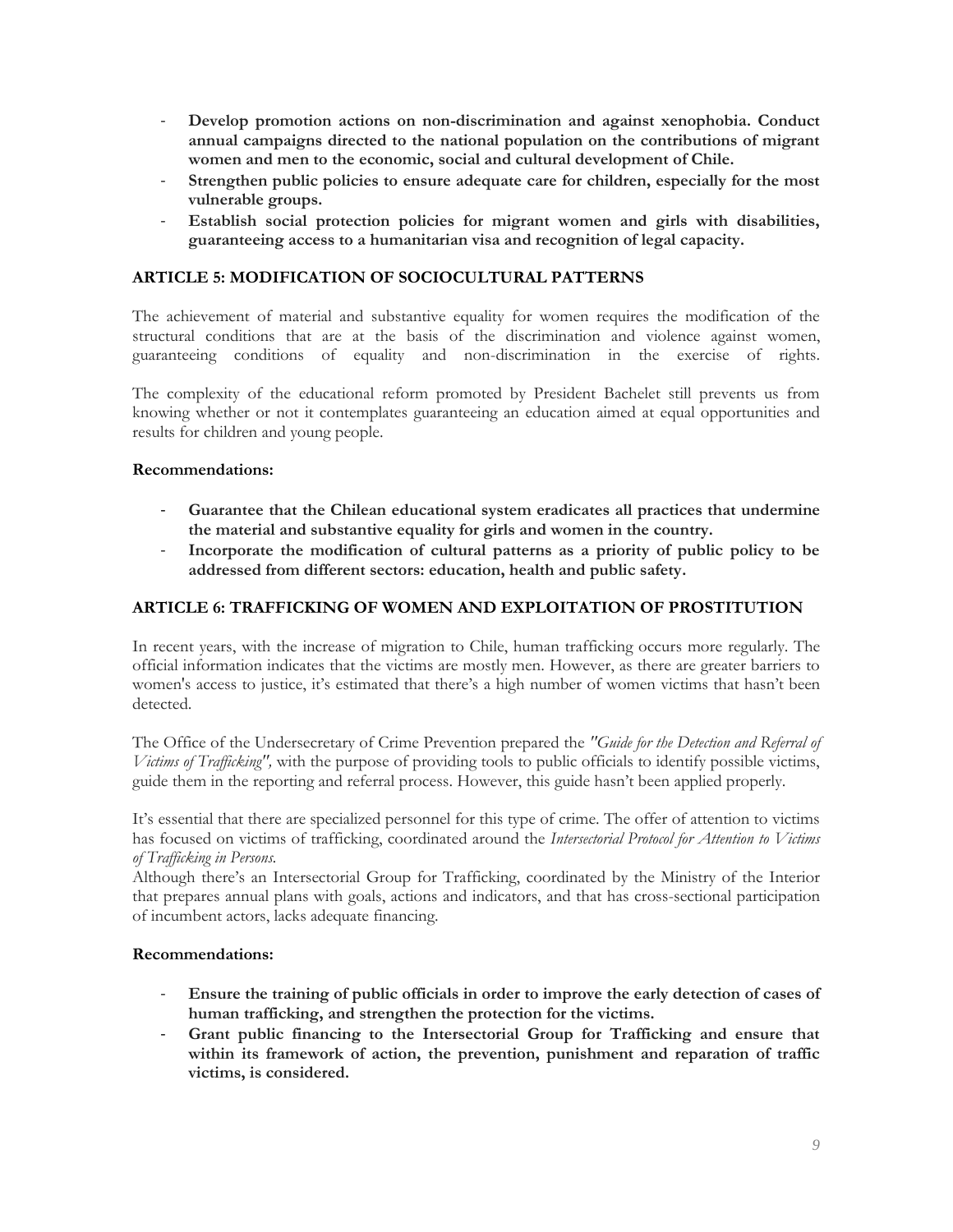# **ARTICLE 7: PUBLIC AND POLITICAL LIFE**

Law No. 20.840, which replaces the Binominal Electoral System with one of an Inclusive Proportionality and Strengthens the Representativeness of the National Congress, establishes a system of representation quotas, imposes an obligation on political parties that the nominations presented don't exceed 60 % of the same sex.

The application of the new regulations in the congressional elections of 2017 allowed the proportion of women legislators to increase from 15,8% to 22,7% (22,5% deputies and 23,2% senators). Even so, Chile remains below the regional average, far from the necessary parity.

According to information in the written press, the economic contributions associated with candidacies and women's elections that the State gives to political parties, have been destined for purposes other than promoting the participation of women. In addition, it is evident that regular activities of the parties would have been carried out under the Feminine Participation Fund<sup>28</sup>.

#### **Recommendations:**

 $\overline{a}$ 

- **Carry out campaigns to encourage the nomination to representation positions for girls, adolescents and women.**
- Generate training spaces to strengthen women's leadership.
- **Establish quotas of representation in different organs of popular election.**
- **Supervise the use of the Feminine Participation Funds, and effectively sanction expenses that deviate from said purposes.**

# **ARTICLE 11: EMPLOYMENT**

Although Chile has experienced significant economic growth that has opened new employment opportunities, gender gaps persist. It's urgent to reduce the gaps between men and women, as well as between poor women and those with higher incomes, both in the level of participation and in the quality of the jobs they access.

According to the NIE, in 2016 there was a female employment rate of 44% and more than 97% of the people who declared themselves outside the labor force for permanent family reasons were women<sup>29</sup>, which accounts for a strong sexual division of labor.

The employment of women continues to be concentrated in few branches and occupations, and in positions of less status and power. A gender gap persists in remunerations and also an unequal distribution in the use of the time. In addition, women are discriminated in social security systems with higher health contributions and lower pensions.

The legislation provides for pre and postnatal leave for women, and allows a full-time parental leave to be transfer up to a maximum of 6 weeks. In 2016, only 0,18% of these licenses were used by men.

Child care is guaranteed through the Labor Code that establishes the obligation to install daycare centers (or to cover the cost of this service) in companies, industrial establishments and services, but only in the case that they have more than 20 women.

<sup>&</sup>lt;sup>28</sup> More information at: [http://m.elmostrador.cl/noticias/2017/12/20/cuentas-asados-aseo-y-viajes-indignacion](http://m.elmostrador.cl/noticias/2017/12/20/cuentas-asados-aseo-y-viajes-indignacion-por-uso-que-partidos-politicos-dan-a-los-fondo-mujeres/)[por-uso-que-partidos-politicos-dan-a-los-fondo-mujeres/](http://m.elmostrador.cl/noticias/2017/12/20/cuentas-asados-aseo-y-viajes-indignacion-por-uso-que-partidos-politicos-dan-a-los-fondo-mujeres/) (01/26/18, 15:15).

<sup>29</sup> Gender Indicators, National Institute of Statistics, review at: [http://historico.ine.cl/genero/indicadores/autonomia\\_economica.php](http://historico.ine.cl/genero/indicadores/autonomia_economica.php) (12/20/17, 17:43).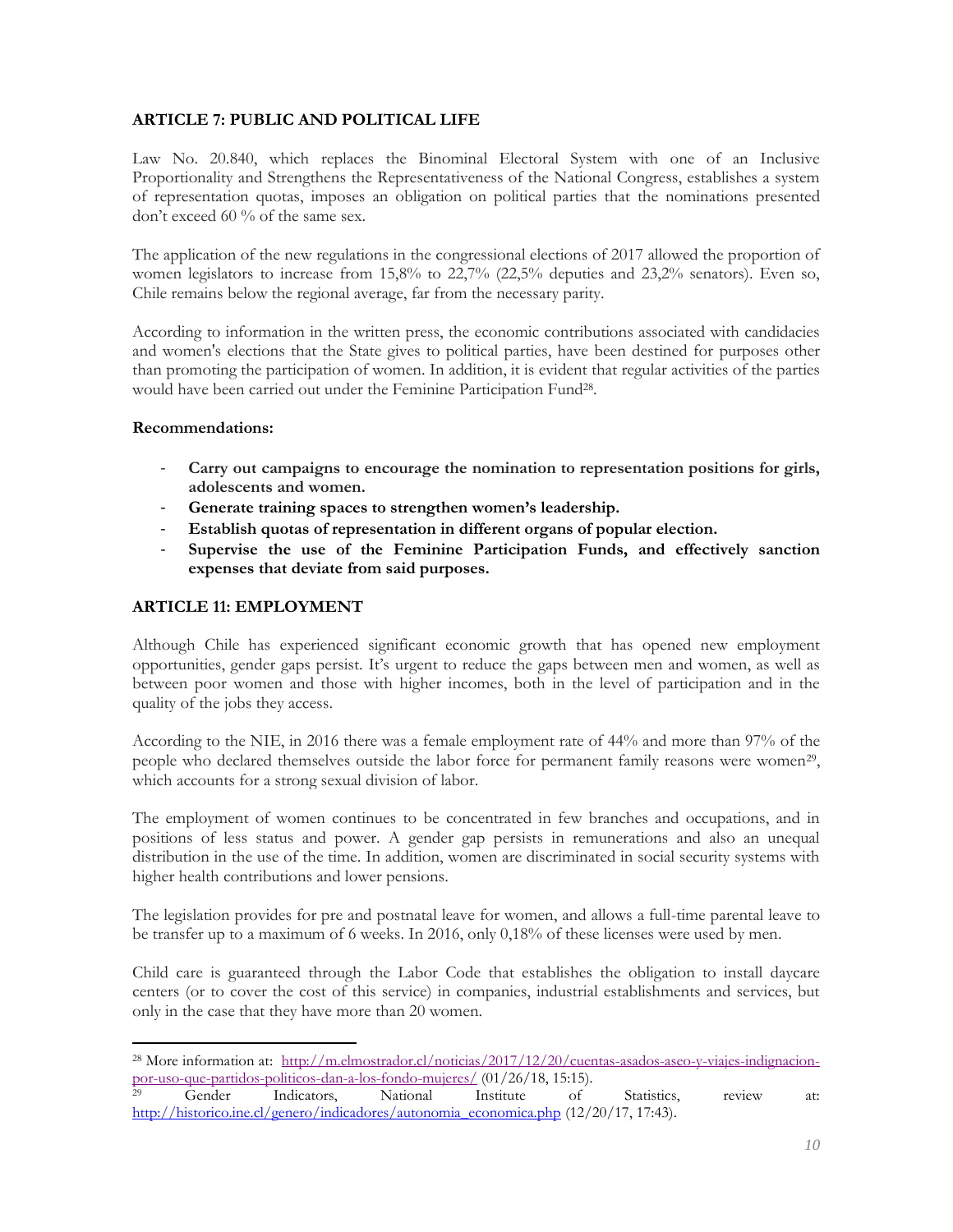- Promote measures of co-responsibility between men, women, companies and the State, **in matters of domestic work and unpaid care.**
- **Modify the Labor Code referring parental care, establishing the obligation of the father to enjoy this permit.**
- **Modify the Labor Code referring right to a nursery, extending it to all workers with family responsibilities.**
- Implement a national system of care, accessible and universal, for men and women **with family responsibilities, who work in informal activities or in companies excluded from the previous regulations.**
- Reduce the labor week to 40 hours, so that men and women can reconcile private life **and work.**
- **Take the necessary measures so that in the public administration and in public companies it is possible to reach, by the year 2030, parity between men and women in senior management positions.**
- Promote measures that eliminate gaps in remuneration between men and women, **streamline the process of amendment of Law No. 20.348, ensuring that the final approved drafting includes the obligation of equal payment for work of equal value, the distinction between direct discrimination and indirect and the enumeration of criteria to compare charges between men and women.**
- **Promote the generalized application of Chilean Standard NCh 3262-2012 in the measurement of wage gaps, monitoring and analysis, ensuring the existence of evaluating bodies and certifiers to advise companies, organizations and public institutions in this matter.**
- **Promote measures that eliminate discrimination against women in the field of social security, such as correcting the pension calculation system used by the Pension Fund Administrators (FAP) that considers tables of life expectancies differentiated by sex.**
- **Promote measures that eliminate all forms of violence against women in the workplace.**
- That the government of Chile, the representations of workers and the representatives of **companies support the proposal in debate about the adoption of an International Labor Organization Convention on gender violence in the workplace.**

# **ARTICLE 12: HEALTH SERVICES AND FAMILY PLANNING**

On 2017, the law n° 21.030 that regulates the decriminalization of the voluntary interruption of pregnancy in three grounds was enacted. This law allows overcoming, in part, the total criminalization of abortion imposed by the civic-military dictatorship, for 27 years. However, it doesn't account for the legitimate decision of women who, due to multiple causes -which doesn't correspond to the State to ponder- decide to interrupt pregnancies to make effective their right to decide the number and spacing of children.

The limited time limits defined for the ground violation aren't sufficient. Girls older than 14 years are subject to the same period of 12 weeks contemplated for adult women and those under 14, have a period of 14 weeks.

The determination of the concurrence of the ground violation is entrusted to a health team. However, the law doesn't include a complaint mechanism against the eventual negative decision of the health team.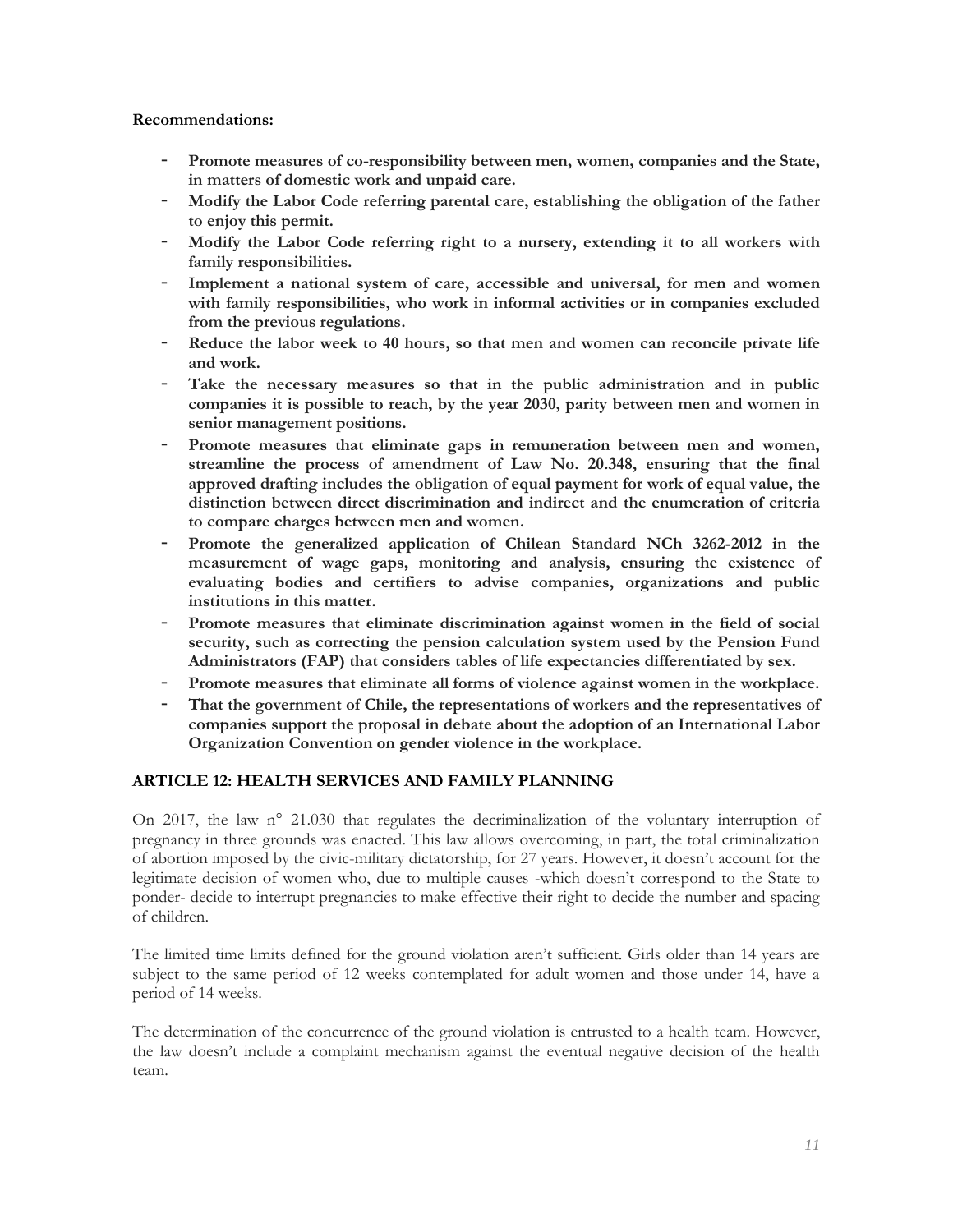The widest conscientious objection extends to all the personnel that develop their functions inside the surgical pavilion during the intervention and, in an unprecedented way, considers the legitimacy of which institutions and legal persons declare themselves objecting. The latter is a result of the decision adopted by the Constitutional Court<sup>30</sup>.

The law establishes mechanisms to accompany the decision of women, an issue that is debatable as this accompaniment isn't included in any other medical intervention and consequently perpetuates the social stigma associated with the decision to terminate a pregnancy.

The operationalization and enforcement of the law will depend on the enactment of the respective regulations by the Ministry of Health, which hasn't contemplated the participation of civil society and, having met the deadline of 90 consecrated days since the enactment of the law, its content hasn't been disclosed.

In the case of women deprived of their liberty, there are no records referring to sexual and reproductive health and to Infections and Sexually Transmitted Diseases. Nor about morbidity and the actual coverage of health services. All the above supposes a violation of their right to health.

# **Recommendations:**

- Recognize and guarantee the sexual and reproductive rights of women.
- **Advance in the legalization of the interruption of pregnancy according to a system of deadlines and not only of causes.**
- **Promulgate the regulation of the accompaniment of the termination of pregnancy in three grounds, ensuring that it is done with a focus on rights and guaranteeing nondissuasive access to the medical benefit.**
- Promulgate the regulation of the accompaniment in the termination of pregnancy in **three causes, ensuring that it is done with a focus on rights and guaranteeing nondissuasive access to the medical benefit.**
- **Guarantee access to health for women deprived of their liberty and free delivery of supplies during their menstrual cycle.**

# **ARTICLE 14: RURAL AND INDIGENOUS WOMEN**

The National Indigenous Development Corporation doesn't consider the gender perspective in its policies and programs. Neither has the Ministry of Women included the ethnic variable in its interventions. This translates into the absence of relevant comprehensive public policies aimed at improving the condition of indigenous women, designed and implemented in consultation with indigenous peoples.

Employment in the agro-export sector, in which many women work at the harvest season, is characterized by conditions of great precariousness in terms of contracts, hygiene, health and safety.

It's worrying that Chile declares itself "a food-power country" and hasn't yet ratified ILO Convention n° 184 on safety and health in agriculture.

 $\overline{a}$ <sup>30</sup> Constitutional Court, judgment of 08/28/17, n° 3.729 (3.751)-17-CPT.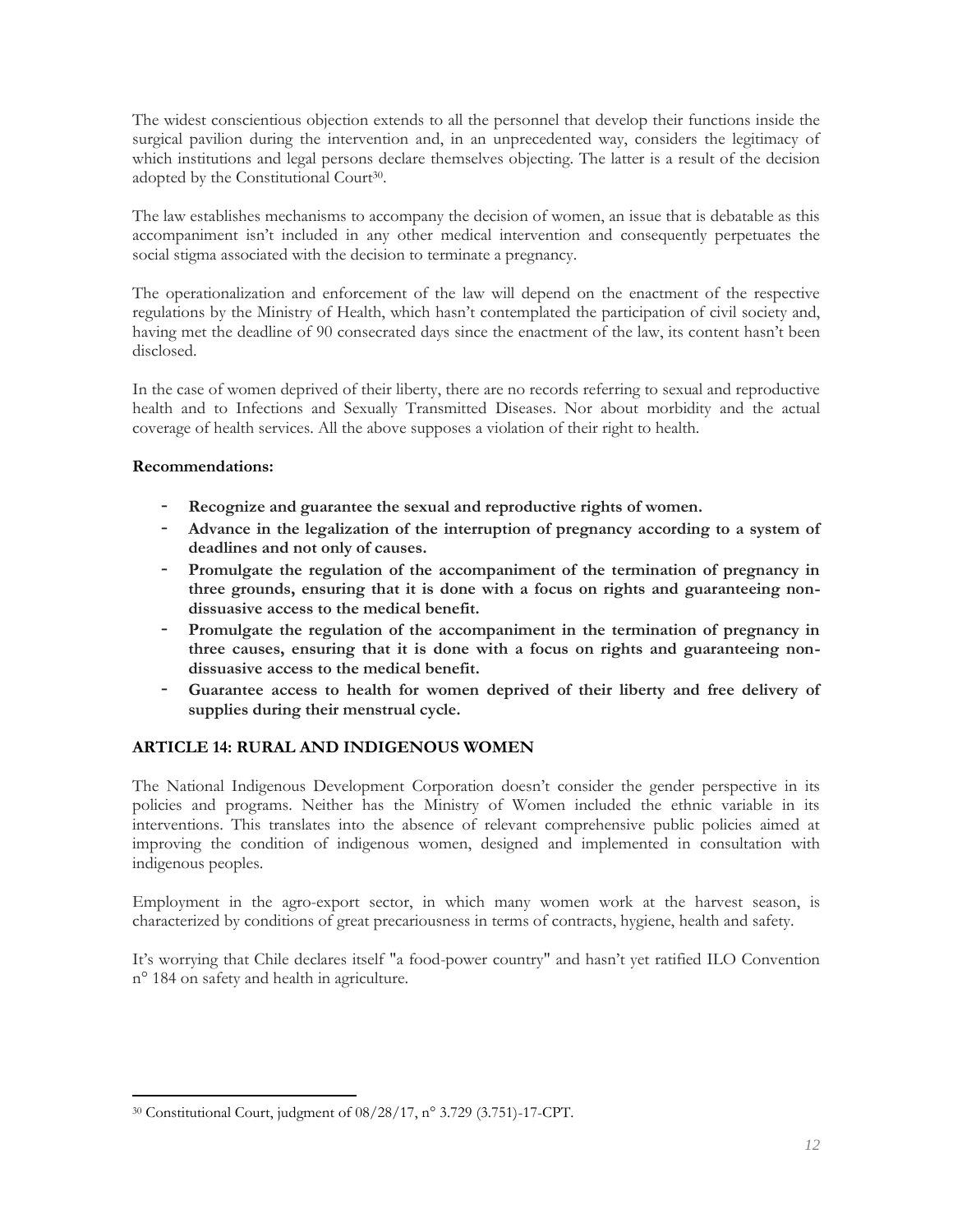- **Ensure and promote the full participation of people belonging to indigenous peoples, especially women, in all matters and public policies.**
- **Strengthen the protection of labor rights of temporary workers in the agro-industry.**
- Ratify Convention No. 184 from ILO, on safety and health in agriculture.
- Raise information on gender, disability and indigenous intersections for the design and **consultation of relevant policies, plans and programs on the inclusion of indigenous women with disabilities.**

# **ARTICLE 15: EQUALITY BEFORE THE LAW AND LEGAL CAPACITY**

# **Forced Sterilization**

The legislation still contemplates ways to substitute the will of women and girls with mental and intellectual disabilities that allows the practice of sterilization without their consent, violating the right to recognition of their legal capacity, in accordance with Article 15 of the CEDAW and the Article 12 of the CRPD.

The legislation violates the free and informed consent through Law No. 20.584, on Rights and Duties that People have in relation to Actions related to their Health Care; it also violates the Exempt Resolution No. 1110 of the Ministry of Health on Norms of Surgical Sterilization in Persons with Mental Illness; and the Decree No. 570 of the Ministry of Health on Hospitalization of Persons with Mental Illness and the Establishments that provide it<sup>31</sup>.

It's worrisome that these practices are subject to administrative procedures and controls - such as those carried out by the Ethics Committee of the establishments or the National Commission for the Protection of Persons with Mental Illness - lacking the autonomy and impartiality necessary to safeguard rights, since they depend on the health authority.

It should be noted that the Bill on the Protection of Mental Health<sup>32</sup>, currently under discussion in the Senate, is currently in parliamentary debate. This bill maintains the possibility of performing sterilizations without consent of people with mental and intellectual disabilities, despite the explicit recommendations that have been made recently to the State by the CRPD Committee.

# **Recommendations:**

- Generate quantitative and qualitative information regarding the situation of forced **sterilization of women with disabilities and women living with HIV, in order to have adequate information to implement public policies that guarantee the rights.**
- **Repeal regulations that allow involuntary sterilization in persons with disabilities and expressly prohibit their practice in the absence of free and informed consent.**

 $\overline{a}$ <sup>31</sup> Annual Report on the Situation of Human Rights in Chile, National Institute of Human Rights, 2014, p. 109- 122. At: <http://www.indh.cl/wp-content/uploads/2014/12/INDH-2014-Final.pdf> (12/14/17, 15:40); Annual Report on Human Rights in Chile, Diego Portales University, 2016, p. 173-215. At: [\(http://www.derechoshumanos.udp.cl/derechoshumanos/images/InformeAnual/2016/InformeAnual2016comp](http://www.derechoshumanos.udp.cl/derechoshumanos/images/InformeAnual/2016/InformeAnual2016completo.pdf)  $\frac{\text{leto.pdf}}{32}$  $\frac{\text{leto.pdf}}{32}$  $\frac{\text{leto.pdf}}{32}$  Bulletin  $n^{\circ}$ 

<sup>32</sup> Bulletin n° 10.563-11, in second constitutional procedure. Procedure at: [https://www.camara.cl/pley/pley\\_detalle.aspx?prmID=10987&prmBoletin=10563-11](https://www.camara.cl/pley/pley_detalle.aspx?prmID=10987&prmBoletin=10563-11)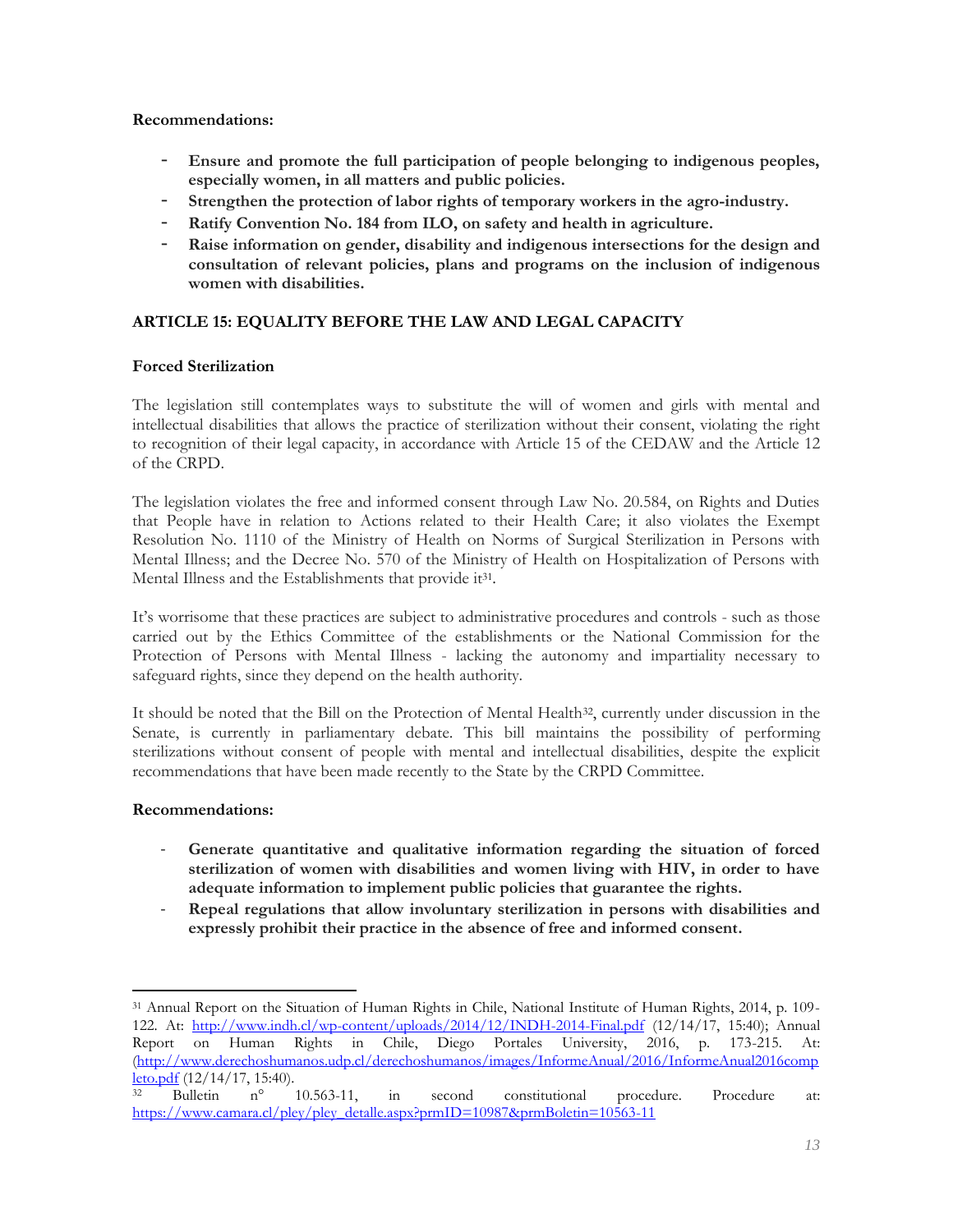- **Approve and implement a mental health system that guarantees access under conditions of equality and non-discrimination.**
- **Ensure that the mental health bill incorporates a human rights approach that prioritizes the will of people with mental disabilities.**
- **Guarantee the social protection of women with disabilities of childbearing age as subjects of sexual and reproductive rights and legislate in favor of an assisted motherhood.**
- **Repeal Article 1447 of the Civil Code and guarantee the Universal Legal Capacity, through systems of gradual support for the autonomy of persons with disabilities.**

# **Electroconvulsive Therapy (ECT)**

During 2017, the Ministry of Health convened a group of experts in mental health, with the aim of updating the Technical Standard on Modified Electro Convulsive Therapy, which dates back to 2000.

In the review of the current application of this procedure, information on the use of ECT was requested for 81 public and 31 private mental health services, of which only 12 provided data. Of the latter, in 8 the ECT was involved, and in 85,7% of the cases the procedure was carried out without having the free and informed consent of the affected person.

The absence of data disaggregated by sex is worrisome, a circumstance that certainly makes the universe of women and girls with mental health problems or psychosocial disabilities invisible to those who are involuntarily affected by this procedure. More worrying was the observation of the current use of this procedure in pregnant women, despite the fact that the scientific evidence collected by the Ministry of Health warns of a series of adverse effects.

Recently the State of Chile received recommendations from the Committee on the Rights of Persons with Disabilities<sup>33</sup> in order to prohibit the application of medical and scientific procedures without the consent of people with mental disabilities, so it's alarming that these situations continue to occur.

# **Recommendations:**

 $\overline{a}$ 

- **Explicitly prohibit ECT in pregnant women, and ban it in women with mental disabilities, without their free and informed consent.** 

# **ARTICLE 16: LEGISLATION ON MARRIAGE AND FAMILY**

We value the presentation of a bill on equal marriage<sup>34</sup>, but we regret that it was submitted six months before the end of this government and that there is no amendment to the law No. 19.620 on adoption of minors, that allows civil cohabitants to adopt, as would be appropriate according to the family statute that Law No. 20.830 on civil union agreement enshrines.

The State of Chile hasn't complied with the Friendly Settlement Agreement in force since 200735, within the framework of the case denounced by Sonia Arce before the Inter-American Commission on

<sup>&</sup>lt;sup>33</sup> Committee of the Convention for the Rights of Persons with Disabilities, 2016, CRPD/C/CHL/CO/1, para. 25, 26; para. 41, 42.<br><sup>34</sup> Bulletin n<sup>o</sup>

<sup>34</sup> Bulletin n° 11.422-07, in first constitutional procedure. Procedure at: https://www.camara.cl/pley/pley\_detalle.aspx?prmID=11934&prmBoletin=11422-07.

<sup>&</sup>lt;sup>35</sup> Inter-American Commission in Human Rights (2007), "Sonia Arce Esparza v. State of Chile", Friendly Settlement Agreement, Case n° 12.433, 5/03/2007. The Friendly Settlement Agreement is published in the Official Gazette of Chile, dated May 3, 2008. Available at[: http://www.leychile.cl/Navegar?idNorma=270873.](http://www.leychile.cl/Navegar?idNorma=270873)